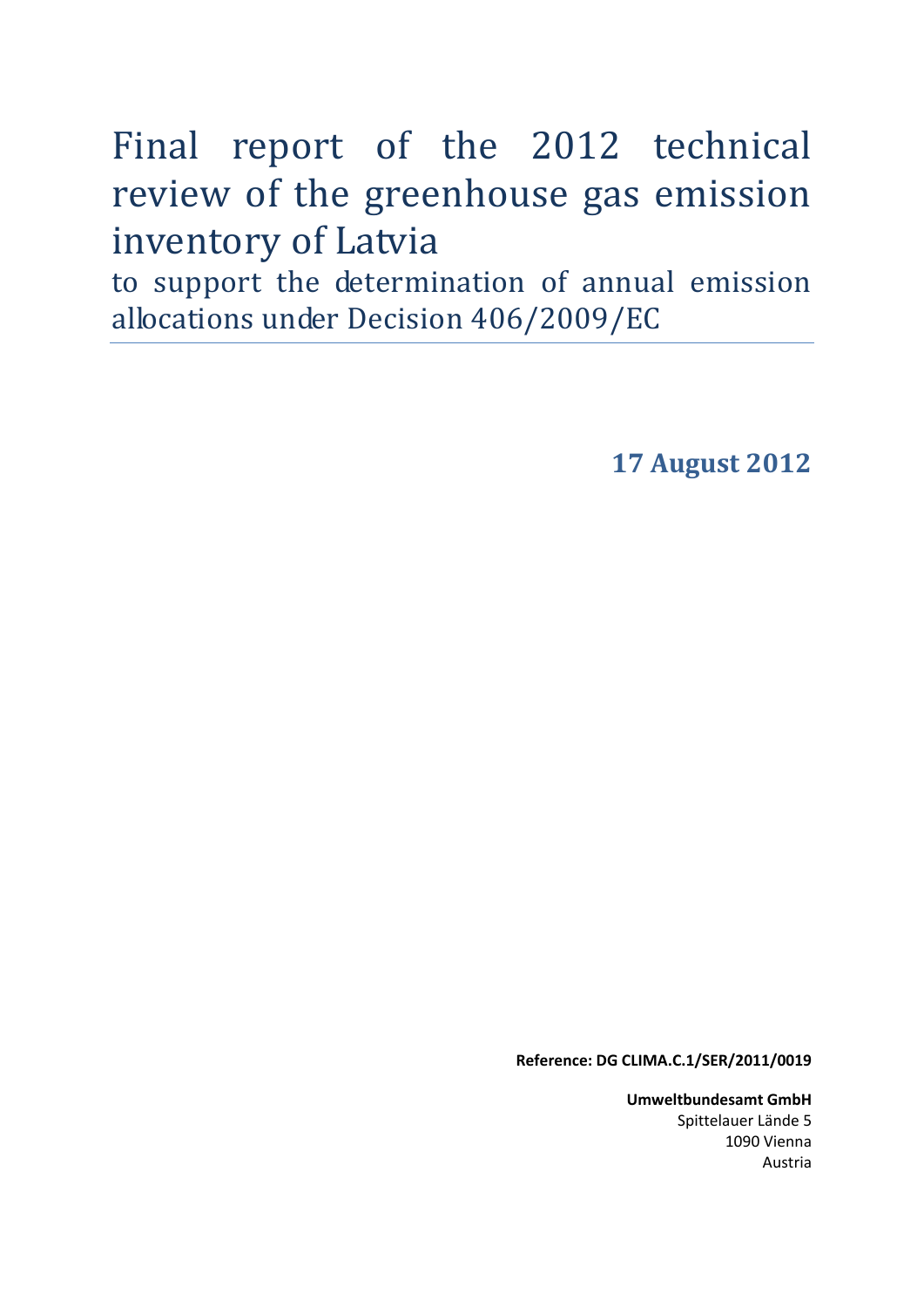# **Content**

| Table 2. Summary of national totals, including any revised estimates or technical corrections |
|-----------------------------------------------------------------------------------------------|
|                                                                                               |
|                                                                                               |
|                                                                                               |
|                                                                                               |
|                                                                                               |
|                                                                                               |
|                                                                                               |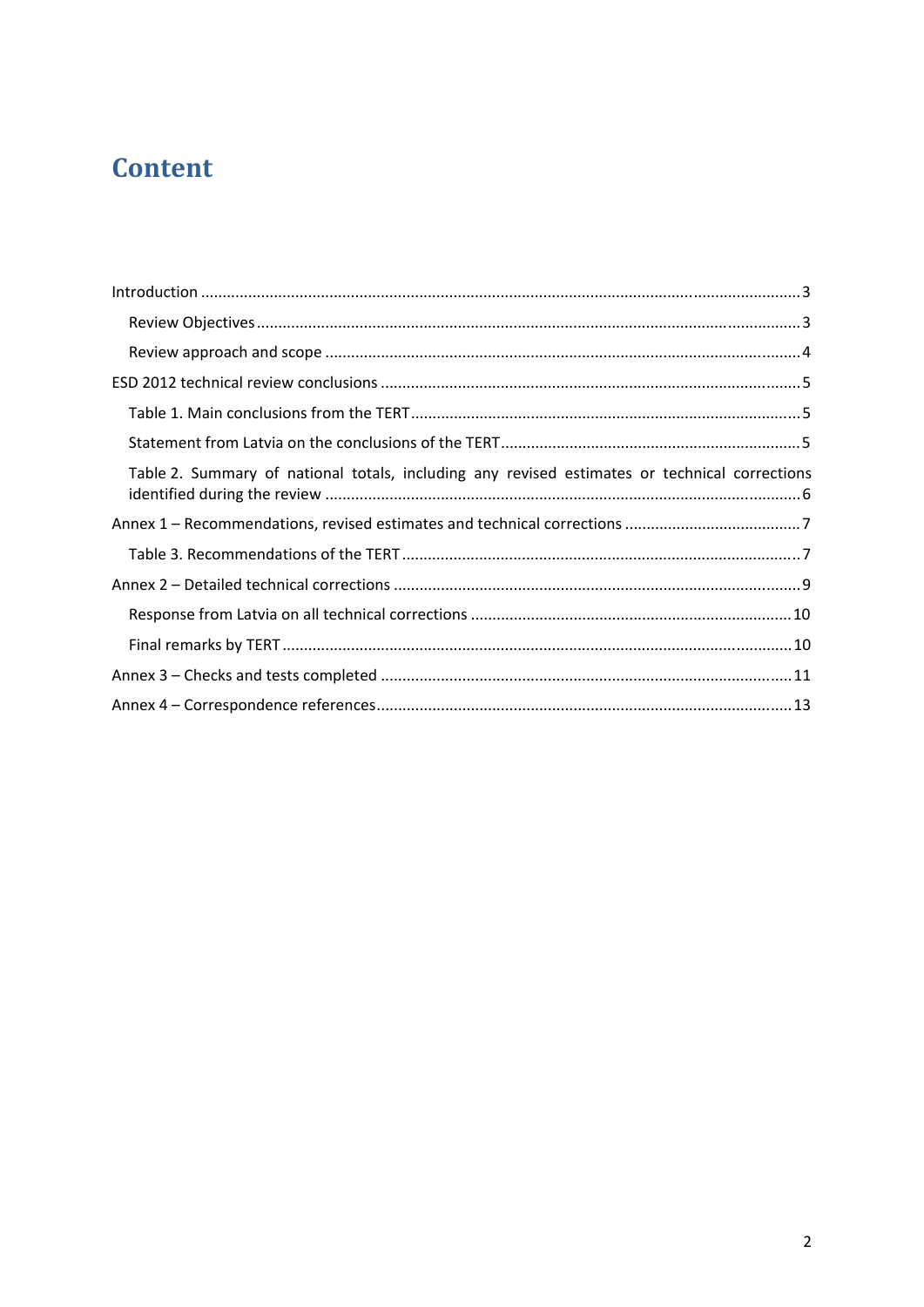## <span id="page-2-0"></span>**Introduction**

Pursuant to Article 3.2 of Decision 406/2009/EC  $(^1)$  (the 'Effort Sharing Decision' – ESD), the European Commission shall determine the annual emission allocations (maximum allowed greenhouse gas emissions) of Member States for the period from 2013 to 2020 in tonnes of carbon dioxide equivalent ( $CO<sub>2</sub>$  eq.), using reviewed and verified emission data.

Complete sets of greenhouse gas (GHG) emission estimates for the reference years (2005, 2008, 2009 and 2010) were submitted by each Member State by the  $15<sup>th</sup>$  of May, 2012 as part of the 2012 national inventory submission under Decision 280/2004/EC (the 'Monitoring Mechanism Decision' – MMD). These estimates must have been reviewed to allow the determination in 2012 of the annual emission allocations for the period from 2013 to 2020.

The 'Guidelines for the 2012 technical review of greenhouse gas emission inventories to support the determination of Member States' annual emission allocations under Decision 406/2009/EC' were endorsed by the Climate Change Committee on 19 May 2011 and published as a European Commission Staff Working Document on 26 April 2012  $(^2)$ . The 2012 greenhouse gas emission inventory of Latvia was reviewed in accordance with these guidelines.

This report presents the findings of the 2012 technical review of the greenhouse gas emission inventory of Latvia to support the determination of annual emission allocations under Decision 406/2009/EC.

#### <span id="page-2-1"></span>**Review Objectives**

1

The purpose of the technical review of Member States' GHG inventories is to support the determination of the annual emission allocations by:

- a) ensuring that the European Commission has accurate, reliable and verified information on annual GHG emissions for the years 2005, 2008, 2009 and 2010 to determine the annual emission allocations under Decision 280/2004/EC;
- b) providing the European Commission and its Member States with a consistent, transparent, thorough and comprehensive technical assessment of GHG emissions, with a focus on data for the years 2005, 2008, 2009 and 2010 reported in 2012;
- c) examining, in a facilitative and open manner, the reported inventory information for consistency with the 'Revised 1996 IPCC Guidelines for National Greenhouse Gas Inventories', with the 2000 'Good Practice Guidance and Uncertainty Management in National Greenhouse Gas Inventories', and with the requirements of Decision 280/2004/EC (the 'Greenhouse Gas Monitoring Mechanism' Decision)  $(^3)$ ;

<sup>(</sup> 1 ) [Decision No 406/2009/EC of the European Parliament and of the Council of 23 April 2009 on the effort of](http://eur-lex.europa.eu/LexUriServ/LexUriServ.do?uri=OJ:L:2009:140:0136:0148:EN:PDF)  [Member States to reduce their greenhouse gas emissions to meet the Community's greenhouse gas emission](http://eur-lex.europa.eu/LexUriServ/LexUriServ.do?uri=OJ:L:2009:140:0136:0148:EN:PDF)  [reduction commitments up to 2020.](http://eur-lex.europa.eu/LexUriServ/LexUriServ.do?uri=OJ:L:2009:140:0136:0148:EN:PDF) OJ L 140, 5.06.2009, p. 136.

 $(^2)$  Commission Staff Working Document of 26 April 2012: Guidelines for the 2012 technical review of [greenhouse gas emission inventories to support the determination of Member States' annual emission](http://ec.europa.eu/clima/policies/effort/docs/swd_2012_107_en.pdf)  [allocations under Decision 406/2009/EC.](http://ec.europa.eu/clima/policies/effort/docs/swd_2012_107_en.pdf) SWD(2012) 107 final.

 $\binom{3}{1}$  Decision No 280/2004/EC of the European Parliament and of the Council of 11 February 2004 concerning a [mechanism for monitoring Community greenhouse gas emissions and for implementing the Kyoto protocol.](http://eur-lex.europa.eu/LexUriServ/LexUriServ.do?uri=OJ:L:2004:049:0001:0001:EN:PDF) OJ L 140, 5.06.2009, p. 136.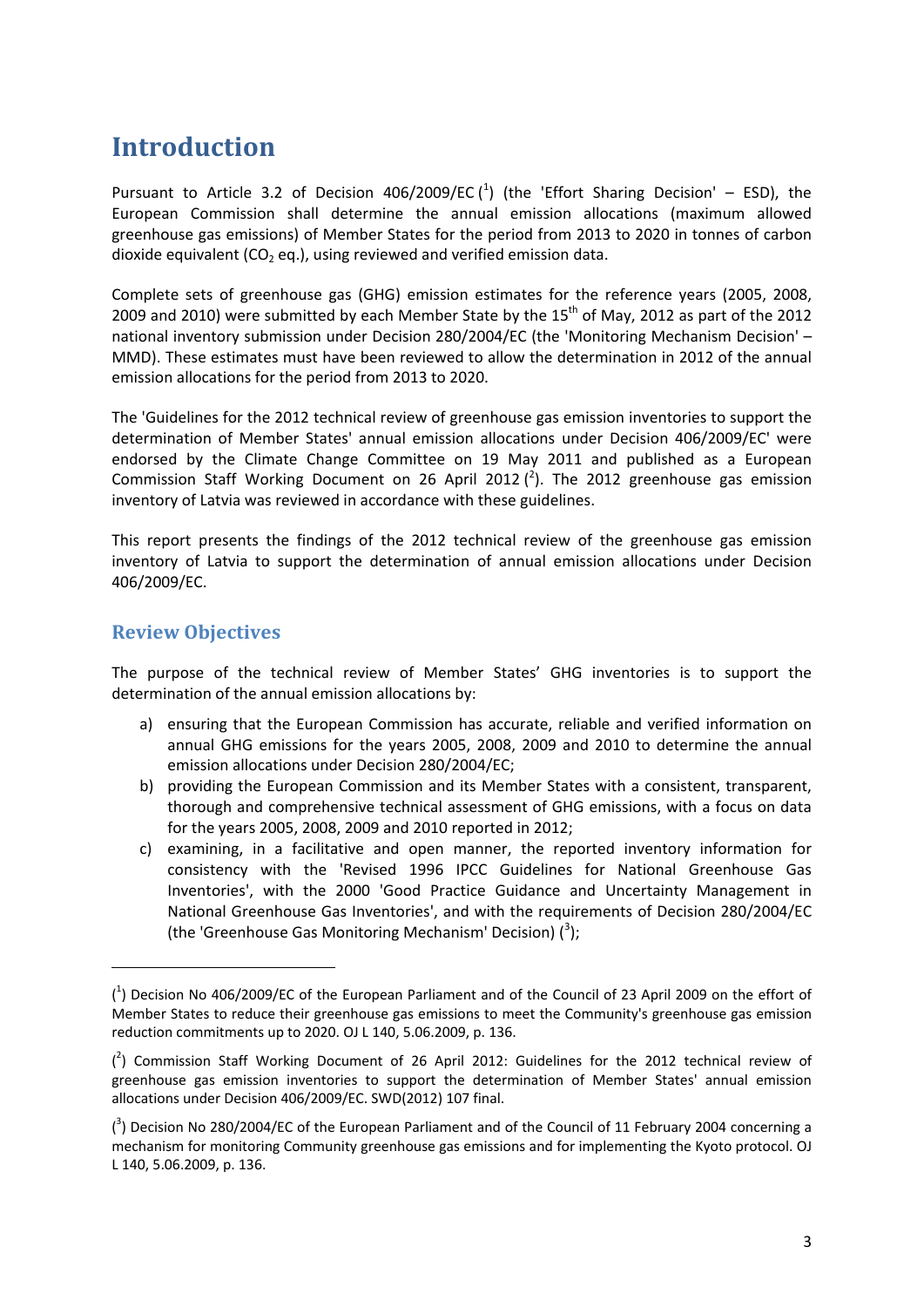d) assisting Member States in improving the quality of their GHG inventories.

#### <span id="page-3-0"></span>**Review approach and scope**

The technical review of the 2012 GHG inventory estimates of Latvia for the years 2005, 2008, 2009 and 2010 was performed by a Technical Expert Review Team (TERT) under service contract 2011/S 234-378130 to the Directorate General for Climate Action of the European Commission.

The review was conducted by the following experts: Kristien Aernouts & Tomas Gustafson for Stationary combustion (CRF categories 1.A.1, 1.A.2, 1.A.4, 1.A.5) + Reference approach; Maria Liden & Tinus Pulles for CRF categories 1.A.3 Transport + 1.C International bunkers; Ralph Harthan & John Watterson for CRF category 1.B Fugitive; Anke Herold & Ils Moorkens for CRF categories 2.A Mineral products + 2.B Chemical industry + CRF sector 3 Solvents; Kristina Saarinen & Dusan Vacha for CRF categories 2.C Metal production + 2.D Other production + 2.G Other; Maria Jose Lopez & Karin Kindbom for CRF categories 2.E Production of Halocarbons and SF6 + 2.F Consumption of Halocarbons and SF6; Michael Anderl & Steen Gyldenkaerne for CRF categories 4.A Enteric fermentation + 4.B Manure management; Sorin Deaconu & Etienne Mathias for CRF categories 4.C Rice cultivation + 4.D Agricultural soils, 4.E Prescribed burning of savannas, 4.F Field burning of agricultural residues; Juraj Farkas & Celine Gueguen for CRF sector 6 Waste. Ole-Kenneth Nielsen, Suvi Monni, Klaus Radunsky and Tatiana Tugui acted as lead reviewers. The review was coordinated by Bernd Gugele and Justin Goodwin. The TERT acknowledges the support of the EEA review secretariat Martin Adams, Francois Dejean and Melanie Sporer.

This technical review was performed on the basis of GHG emission data and the national inventory report (NIR) officially reported by Member States by the  $15<sup>th</sup>$  of April, 2012 under the MMD. Resubmissions reported by Member States were taken into account until the  $15<sup>th</sup>$  of May, consistent with the reporting practice for resubmissions under Decision 280/2004/EC. Emissions from international transport and land use, land-use change and forestry (LULUCF) were not reviewed. The review was performed with a focus on data for the years 2005, 2008, 2009 and 2010, reported in 2012.

The technical review process for GHG inventories comprised three stages, each of which considered different aspects of the inventories in such a way that the purposes described above were achieved by the end of the process. The three stages were:

- Stage 1, completed by 15 April 2012 initial completeness checks of each Member State GHG inventory (submitted by 15 January and by 15 March);
- Stage 2, completed by 15 April 2012 initial consistency and comparability checks of each Member State GHG inventory (submitted by 15 January and by 15 March);
- Stage 3, to be completed by the end of August 2012 detailed *technical review* of each Member State GHG inventory (submitted by 15 May).

The detailed timeline of the review, including a summary of the correspondence with Latvia, is presented in Annex 4.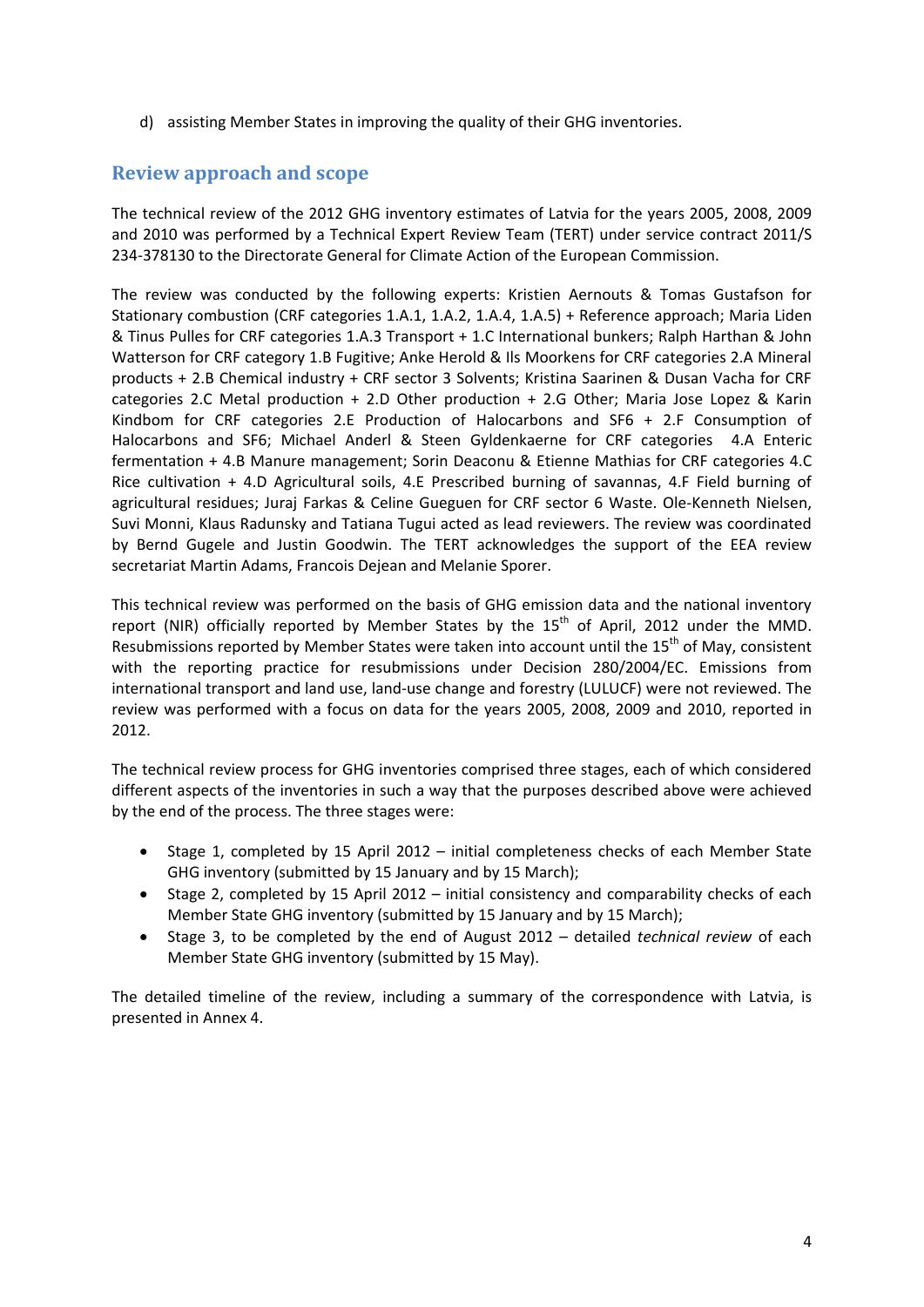# <span id="page-4-0"></span>**ESD 2012 technical review conclusions**

#### <span id="page-4-1"></span>**Table 1. Main conclusions from the TERT**

| <b>Findings</b> |                                                                                                                                                                                    |  |  |  |
|-----------------|------------------------------------------------------------------------------------------------------------------------------------------------------------------------------------|--|--|--|
| 1.              | The TERT considers that the GHG emission inventory estimates of Latvia for the years 2005,<br>2008, 2009 and 2010 submitted in 2012 under the MMD included emission overestimates. |  |  |  |
|                 | 2. The TERT did not identify inconsistency issues between the reported GHG emission inventory<br>estimates and verified emission data under the EU ETS.                            |  |  |  |
|                 | <b>3.</b> During the course of the technical review, the TERT did not receive any revised GHG emission<br>inventory estimate from Latvia in response to its initial findings.      |  |  |  |
|                 | 4. The TERT suggests that it is necessary to implement technical corrections to the GHG emission<br>inventory estimates and to amend the reported GHG total (see Table 2).         |  |  |  |
|                 | 5. As stated beneath Table 1, Latvia accepts the aggregated GHG emission inventory estimates<br>presented in Table 2 including technical corrections as proposed by the TERT.      |  |  |  |
| 6.              | The TERT identified non-binding recommendations for improvements of Latvia's GHG inventory<br>(see Table 3 in Annex 1).                                                            |  |  |  |
|                 | 7. The TERT considers that it received a response from Latvia that was sufficient in order to<br>undertake the review appropriately.                                               |  |  |  |

### <span id="page-4-2"></span>**Statement from Latvia on the conclusions of the TERT**

Latvia agrees with the conclusions of the TERT, including the aggregated GHG emission inventory estimates presented in Table 2 and the recommendations in Table 3 in Annex 1.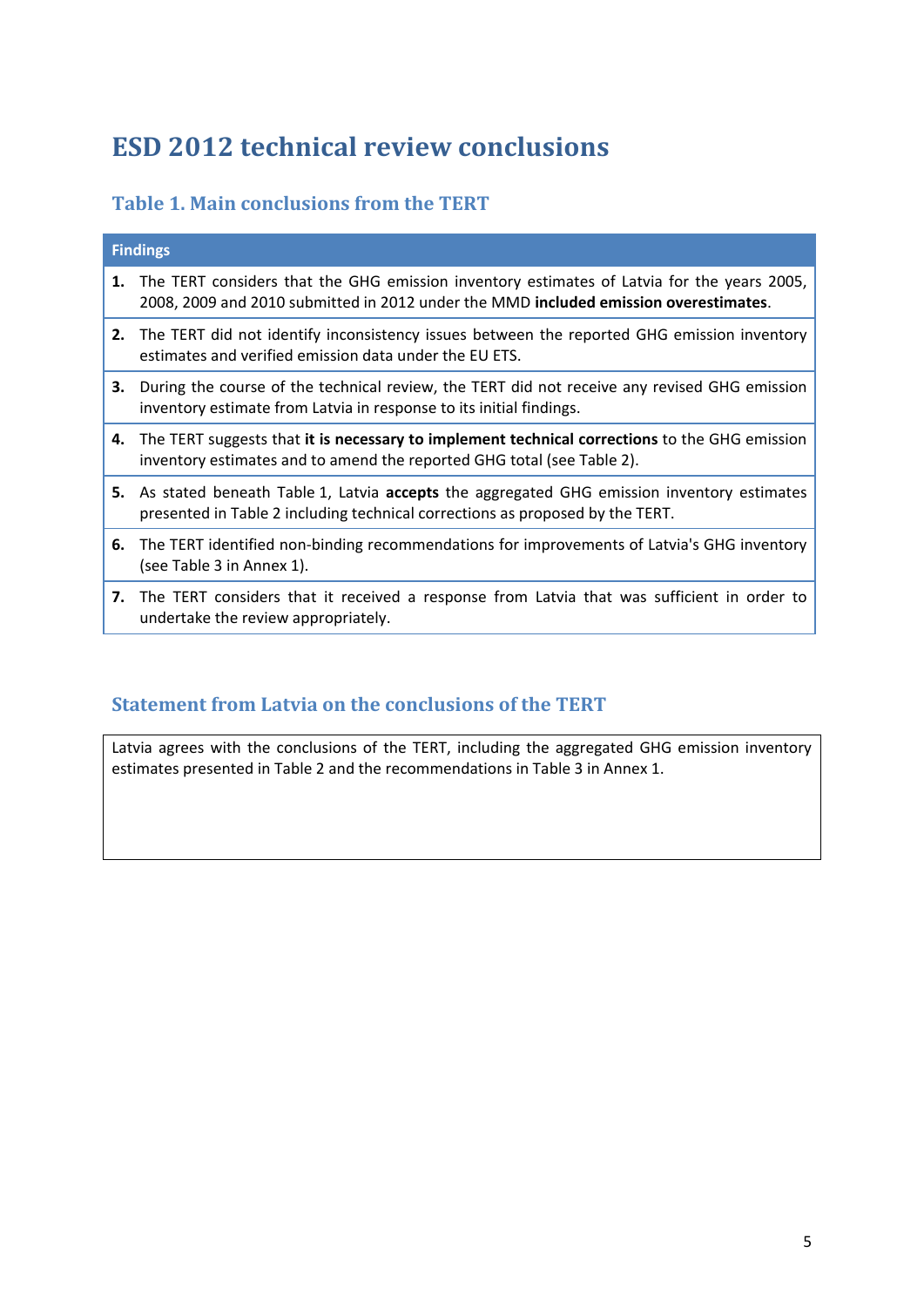**Table 2. Summary of national totals, including any revised estimates or technical corrections identified during the review** 

| Data / Category                                                                                                                                      | <b>Reference</b>             | <b>Status of GHG</b><br>emission<br>revision or<br>correction | 2005<br>Gg CO <sub>2</sub> eq. | 2008<br>$GgCO2$ eq. | 2009<br>$GgCO2$ eq. | 2010<br>Gg CO <sub>2</sub> eq. |
|------------------------------------------------------------------------------------------------------------------------------------------------------|------------------------------|---------------------------------------------------------------|--------------------------------|---------------------|---------------------|--------------------------------|
| Total GHG emissions as reported in the<br>2012 submission under the MMD                                                                              | 14 April 2012, LVA-2012-v1.4 |                                                               | 11 246.938                     | 11 724.416          | 10 961.900          | 12 077.034                     |
| Technical corrections proposed by the TERT $(4)$                                                                                                     |                              |                                                               |                                |                     |                     |                                |
| Industrial waste water, CH <sub>4</sub>                                                                                                              | $LV-6-1$                     |                                                               | $-169.717$                     | $-148.100$          | $-123.530$          | $-91.600$                      |
| <b>Total GHG emissions including any</b><br>accepted revised estimate received from<br>Latvia and/or technical correction as<br>proposed by the TERT |                              |                                                               | 11 077.222                     | 11 576.316          | 10 838.370          | 11 985.434                     |
| $CO2$ emissions from 1.A.3.a Civil aviation                                                                                                          | 14 April 2012, LVA-2012-v1.4 |                                                               | 3.266                          | 2.965               | 0.292               | 0.438                          |

**Note**: National totals exclude emissions from LULUCF and emissions reported under memo items (e.g. international aviation and maritime transport).

<span id="page-5-0"></span> $4$  Difference: technical correction – original estimates. A positive difference indicates an increase compared to reported emissions. A negative number indicates a decrease compared to reported emissions. For more information on technical corrections, see Annex 2.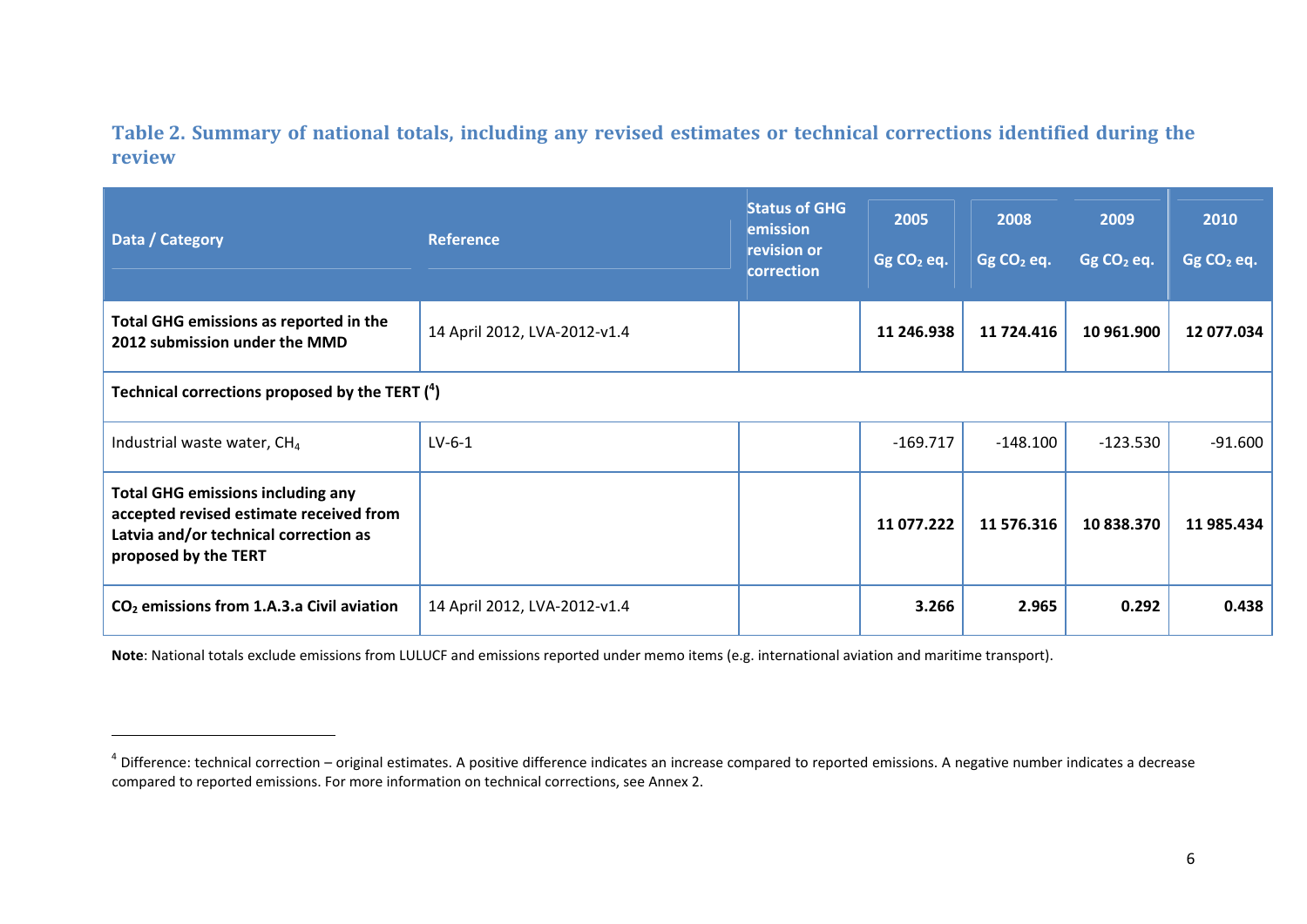### **Annex 1 – Recommendations, revised estimates and technical corrections**

#### **Table 3. Recommendations of the TERT**

| category<br>Key | Gas, fuel, activity                                             | <b>Observation</b>                                                                                                                                                                                                                                                                                                                                                                                                                                 | <b>Recommendation</b>                                                                                                                                                                                                                                                                                                        | timate<br>る<br>vise | 요.<br>$\circ$  |
|-----------------|-----------------------------------------------------------------|----------------------------------------------------------------------------------------------------------------------------------------------------------------------------------------------------------------------------------------------------------------------------------------------------------------------------------------------------------------------------------------------------------------------------------------------------|------------------------------------------------------------------------------------------------------------------------------------------------------------------------------------------------------------------------------------------------------------------------------------------------------------------------------|---------------------|----------------|
| Yes             | 1.A.3.b. Road<br>transportation<br>CO <sub>2</sub><br>All years | Latvia reports in the NIR that the $CO2$ EF for gasoline is<br>country specific. The TERT noted that the implied EFs<br>for 1999 and later are lower than the values earlier in<br>the time series and equal to the Revised 1996 IPCC<br>Guidelines default value. The country-specific EFs for<br>gasoline are in most other Member States a few<br>percent higher than the EF of Latvia. This may indicate<br>that emissions are underestimated. | The TERT recommends that Latvia investigates the<br>appropriateness of the country-specific EF and revises<br>it if appropriate.                                                                                                                                                                                             | No.                 | N <sub>0</sub> |
| Yes             | $2.F(a).3.$ Fire<br>extinguishers<br><b>HFCs</b><br>2008-2010   | Latvia reports the same emission estimates for the<br>entire time period 2007-2010 based on data from<br>2006. Furthermore, the emission estimate includes<br>only emissions from stocks. The TERT considers that<br>the market situation for HFCs in fire extinguishers<br>might have changed from 2007 to 2010 and keeping<br>the emissions constant could lead to an<br>underestimation of actual emissions.                                    | The TERT recommends that Latvia collect annual data<br>to estimate emissions from this category. If this is not<br>possible the TERT recommends that Latvia use<br>appropriate interpolation/extrapolation methods in<br>order to improve the accuracy of the estimates and<br>avoid potential underestimation of emissions. | <b>No</b>           | <b>No</b>      |

 $<sup>5</sup>$  The GHG emission estimate for this category was revised by Latvia during the technical review.</sup>

<span id="page-6-1"></span><span id="page-6-0"></span> $6$  The GHG emission estimate for this category is subject to a technical correction proposal by the TERT.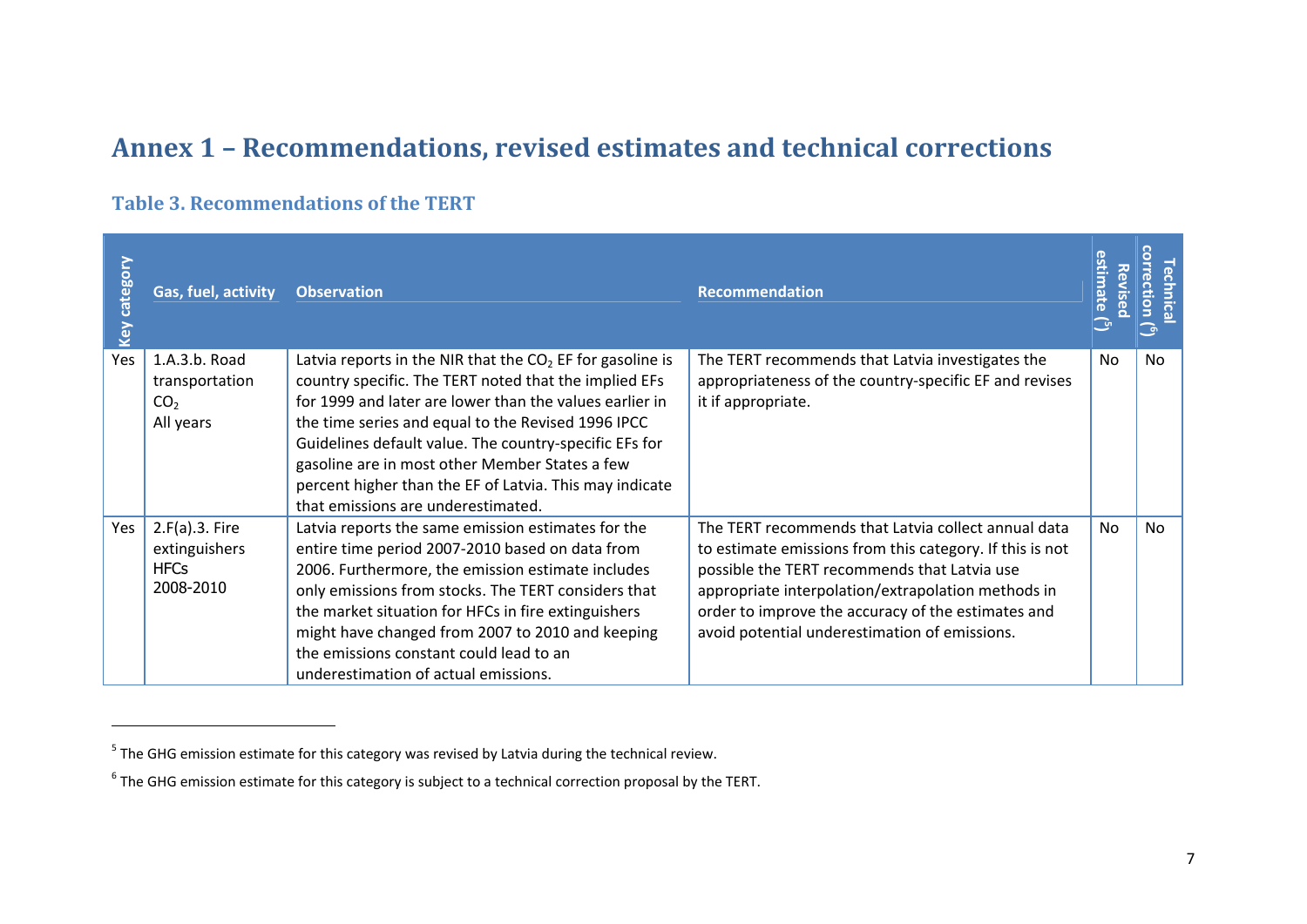| $\circ$<br>bo<br>cate; | Gas, fuel, activity                                                            | <b>Observation</b>                                                                                                                                                                                                                 | Recommendation                                                                                                                                                                                                                                                           |           |     |
|------------------------|--------------------------------------------------------------------------------|------------------------------------------------------------------------------------------------------------------------------------------------------------------------------------------------------------------------------------|--------------------------------------------------------------------------------------------------------------------------------------------------------------------------------------------------------------------------------------------------------------------------|-----------|-----|
| Yes                    | 6.B.2.a. Industrial<br>wastewater<br>treatment<br>CH <sub>4</sub><br>All years | Please see technical correction reference LV-6-1. in<br>Annex II.                                                                                                                                                                  | The TERT recommends that the inventory is revised to<br>address the issues raised in the technical correction.<br>Furthermore, the TERT recommends that time series<br>consistency is ensured by implementing the revision<br>for all relevant years of the time series. | No        | Yes |
| No                     | 6.C.1. Biogenic<br>AD.<br>All years                                            | In response to a question from the TERT, Latvia<br>explained that biogenic waste incineration includes<br>only cremation and not other waste streams. The TERT<br>concluded that this may lead to underestimation of<br>emissions. | TERT recommends that Latvia verify the activity data<br>on incinerated waste and estimate the shares of fossil<br>and biogenic carbon in waste to avoid potential<br>underestimation of emissions.                                                                       | <b>No</b> | No  |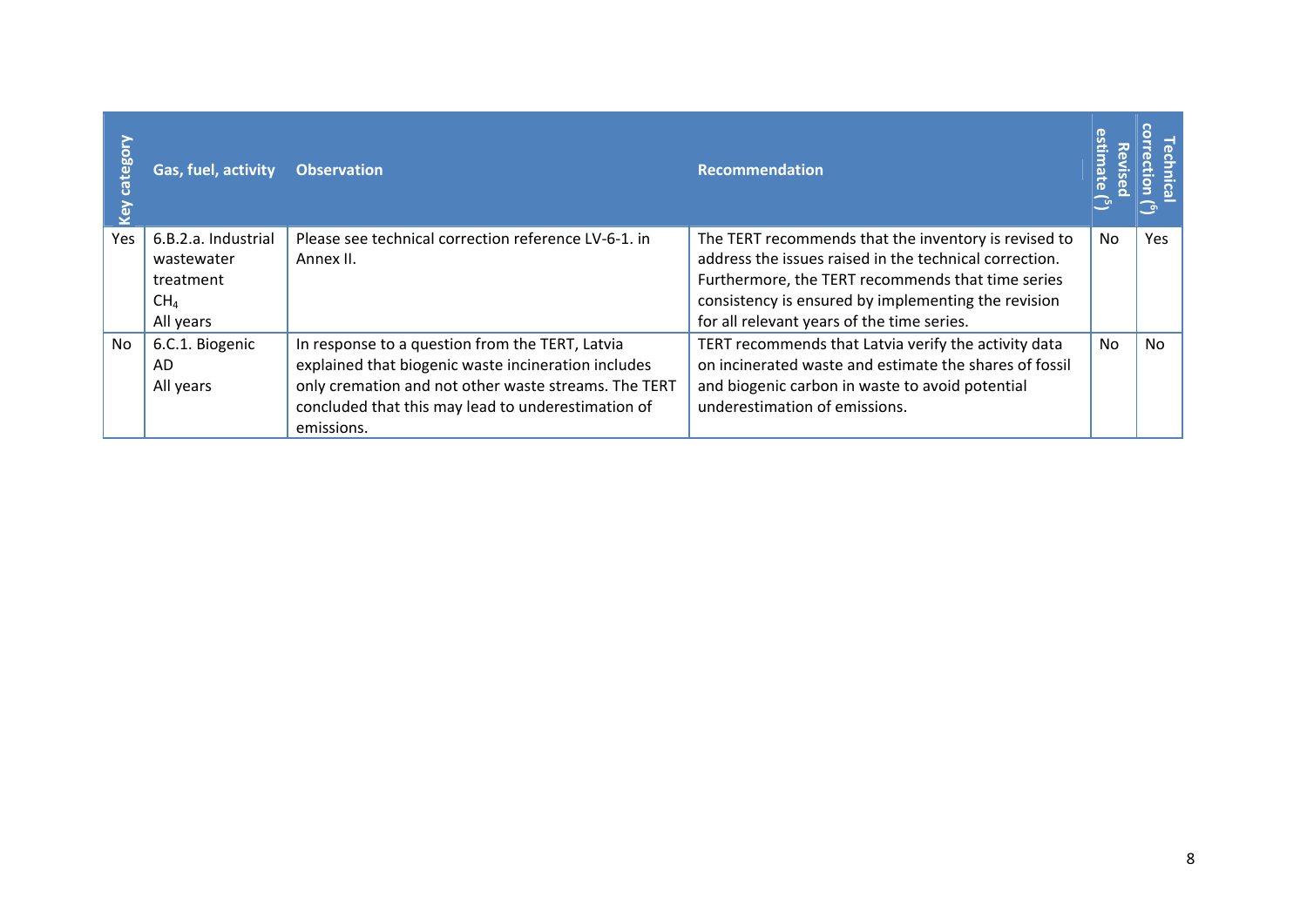## <span id="page-8-0"></span>**Annex 2 – Detailed technical corrections**

| <b>Name of technical</b><br>correction                                                    | Industrial wastewater emissions of methane                                                                                                                                                                                                                                                                                                                                                                                                                                                                                                                                                                                                                                          |        |        |        |                        |
|-------------------------------------------------------------------------------------------|-------------------------------------------------------------------------------------------------------------------------------------------------------------------------------------------------------------------------------------------------------------------------------------------------------------------------------------------------------------------------------------------------------------------------------------------------------------------------------------------------------------------------------------------------------------------------------------------------------------------------------------------------------------------------------------|--------|--------|--------|------------------------|
| <b>Reference to transcript</b><br>finding record                                          | $LV-6-1.$                                                                                                                                                                                                                                                                                                                                                                                                                                                                                                                                                                                                                                                                           |        |        |        |                        |
| <b>Subsector</b>                                                                          | 6.B.1. Industrial wastewater                                                                                                                                                                                                                                                                                                                                                                                                                                                                                                                                                                                                                                                        |        |        |        |                        |
| Gas/fuel/activity                                                                         | CH <sub>4</sub>                                                                                                                                                                                                                                                                                                                                                                                                                                                                                                                                                                                                                                                                     |        |        |        |                        |
|                                                                                           | 2005                                                                                                                                                                                                                                                                                                                                                                                                                                                                                                                                                                                                                                                                                | 2008   | 2009   | 2010   |                        |
| <b>Original estimate</b>                                                                  | 188.58                                                                                                                                                                                                                                                                                                                                                                                                                                                                                                                                                                                                                                                                              | 163.80 | 136.50 | 101.01 | Gg CO <sub>2</sub> eq. |
| <b>Corrected estimate</b>                                                                 | 18.86                                                                                                                                                                                                                                                                                                                                                                                                                                                                                                                                                                                                                                                                               | 15.70  | 12.97  | 9.41   | Gg CO2 eq.             |
| The underlying problem                                                                    | Latvia has not considered the MCF parameter in the estimation of<br>emissions from industrial wastewater.                                                                                                                                                                                                                                                                                                                                                                                                                                                                                                                                                                           |        |        |        |                        |
| The rationale for the<br>technical correction                                             | Latvia is using a formula derived from Revised 1996 IPCC Guidelines for<br>estimation of emissions from industrial wastewater, but the MCF<br>parameter is not included in the calculations. This presumes that MCF=1.<br>This value is applicable only for anaerobic treatment of all industrial<br>wastewater. For aerobic treatment, MCF is 0 or 0.1.                                                                                                                                                                                                                                                                                                                            |        |        |        |                        |
| The assumptions, data<br>and methodology used<br>to calculate the technical<br>correction | The DC values reported by Latvia in CRF Table 6.Bs1 were used as<br>activity data. The TERT identified one anaerobic wastewater treatment<br>plant in brewery Cesu Alus. Information from the Internet was used to<br>obtain the amount of wastewater treated by the plant. All the biogas<br>from the plant is combusted in the steam boilers of the brewery, and<br>therefore the TERT assumed that there are no CH4 emissions from that<br>plant. The TERT further assumed that the rest of industrial wastewater is<br>treated aerobically or untreated (MCF=0.1). Methodology defined in the<br>2000 IPCC Good Practice Guidance (GPG) was used to calculate the<br>emissions. |        |        |        |                        |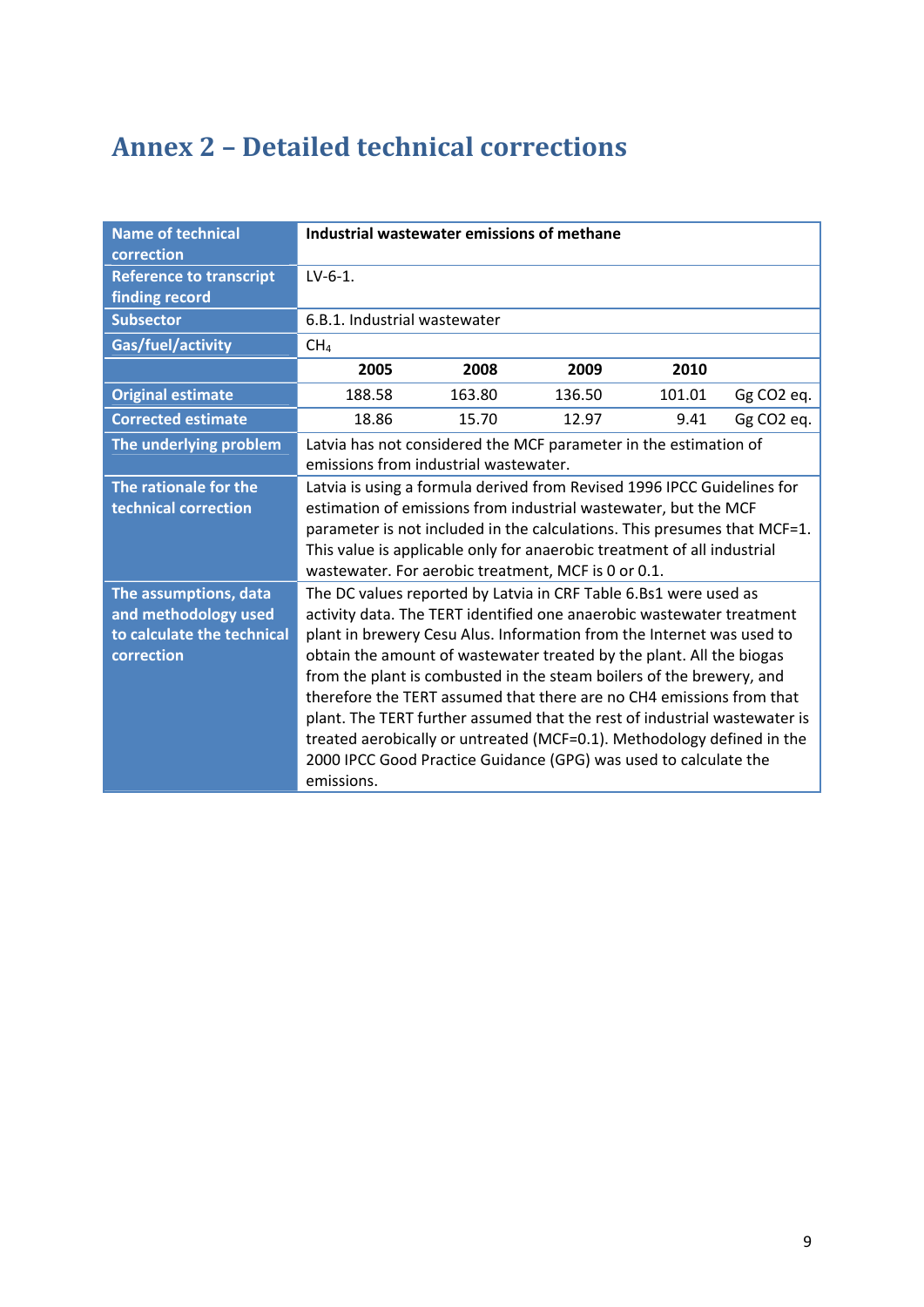### <span id="page-9-0"></span>**Response from Latvia on all technical corrections**

Latvia agrees with the technical correction applied for Industrial wastewater sector.

### <span id="page-9-1"></span>**Final remarks by TERT**

The TERT thanks Latvia for the very good cooperation during the review process.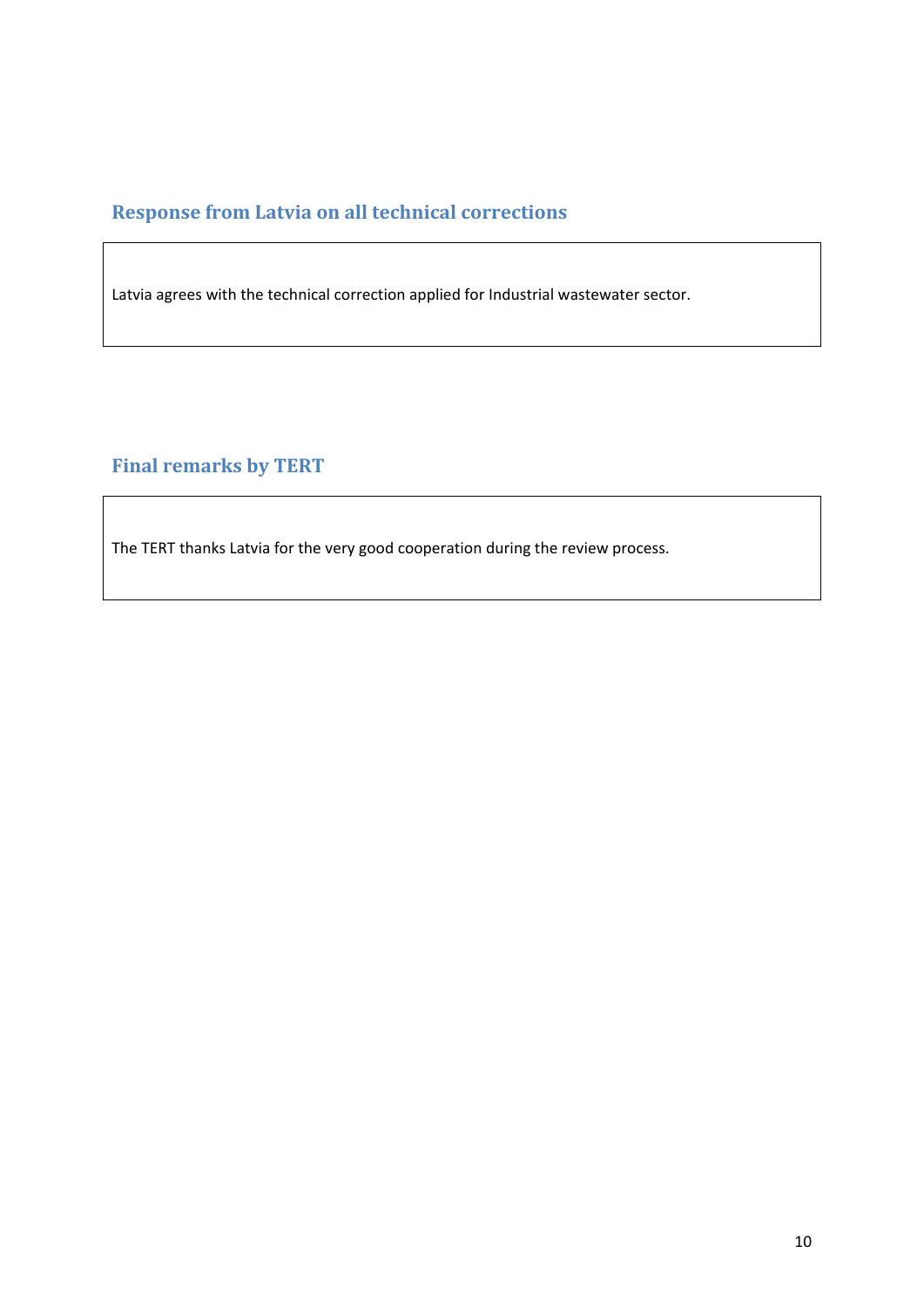### <span id="page-10-0"></span>**Annex 3 – Checks and tests completed**

The initial checks (stage 1 and 2 checks), which cover the national inventory submissions, informed the stage 3 technical review with a view to:

- a) assess whether all emission source categories and gases are reported as required under Decision 280/2004/EC;
- b) assess whether sub-category sums are consistent with sectoral and national totals;
- c) assess whether emission data time series are consistent;
- d) assess whether implied emission factors across Member States are comparable;
- e) assess the use of 'Not Estimated' notation keys where IPCC Tier 1 methodologies exist;
- f) compare with the previous year's inventory submission of the Member State;
- g) limited sector-specific checks performed by ETC/ACM sector experts.

The EU initial checks were extended in 2012 to address additional elements needed for the 2012 technical review. The extended checks included:

- a) a detailed analysis of recalculations performed for the 2012 inventory submissions, in particular if recalculations are based on methodological changes.
- b) a comparison of the verified emissions reported under the EU ETS with the greenhouse gas emissions reported in GHG inventories. The verified emissions under the EU ETS are not fully comparable with the emissions reported in the GHG inventories. This comparison may only highlight areas where some Member States' data and trends deviate considerably from those of other Member States.
- c) a comparison of the results from Eurostat's reference and sectoral approach, based on energy data reported under Regulation (EC) No 1099/2008, with the Member States' reference and sectoral approach.

The specific activities of the 2012 technical review included:

- a) an analysis of the Member States' implementation of recommendations related to improving inventory estimates in accordance with the Revised 1996 IPCC Guidelines and the 2000 IPCC good practice guidance (GPG) as listed in the UNFCCC Annual Review Reports from the 2010 and 2011 UNFCCC review processes. Where UNFCCC recommendations have not been implemented, the analysis included an assessment as to whether the Member State provided adequate justification for this;
- b) an assessment of the time series consistency of the greenhouse gas emissions estimates, with a particular focus on the 2005 and 2008-2010 estimates;
- c) checking whether problems identified for one Member State in UNFCCC reviews might also have been a problem for other Member States (whether identified by the UNFCCC expert review team or not);
- d) an assessment of any recalculations made by a Member State in its inventory since the previous submission, and an assessment as to whether these were transparently reported and were in accordance with IPCC good practice guidance;
- e) a follow-up on any outstanding findings from existing and extended stage 1 and 2 checks;
- f) the inclusion of revised estimates as provided by Member States in response to the review, and as accepted by the TERT during the review;
- g) the provision of an estimate for any 'technical correction' to emission estimates reported by a Member State where it is believed that emissions reported by the Member State are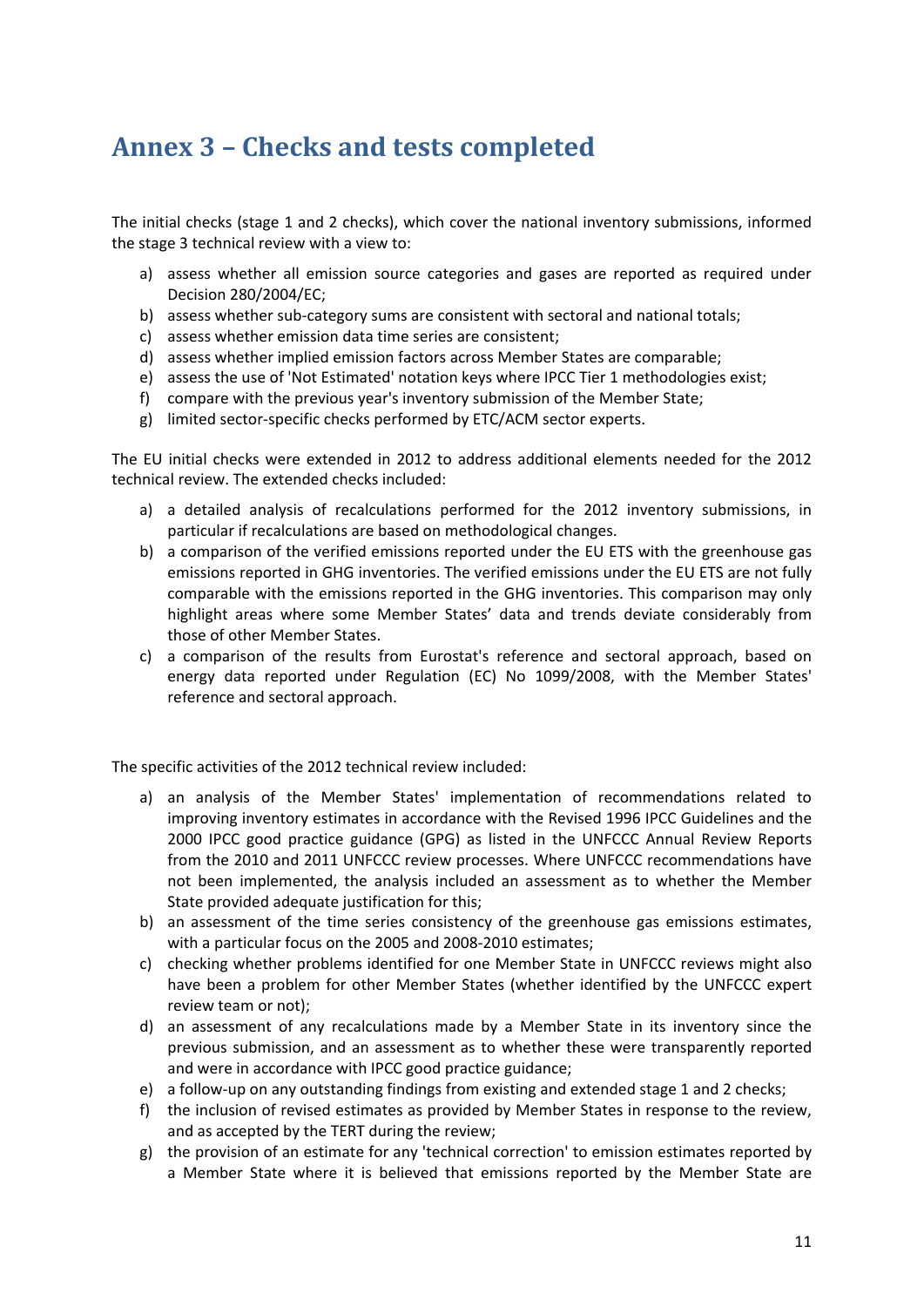overestimated, and a statement of the significance of these 'technical corrections' in comparison to the overall reported inventory estimates;

h) the provision of recommendations where problems have been identified that do not require technical corrections.

Material from previous UNFCCC inventory reviews was used to inform the technical review, including the previous years' Annual Review Reports, which provide an indication of the overall quality of the inventory.

The TERT used additional technical information in the review process, such as EU ETS data, information from Eurostat, and F-gas data from the 'Preparatory study for a review of Regulation (EC) No 842/2006 on certain fluorinated greenhouse gases  $\binom{7}{2}$ , as well as data from other international organisations.

**.** 

 $^7$  Service contract 070307/2009/548866/SER/C4 to the European Commission